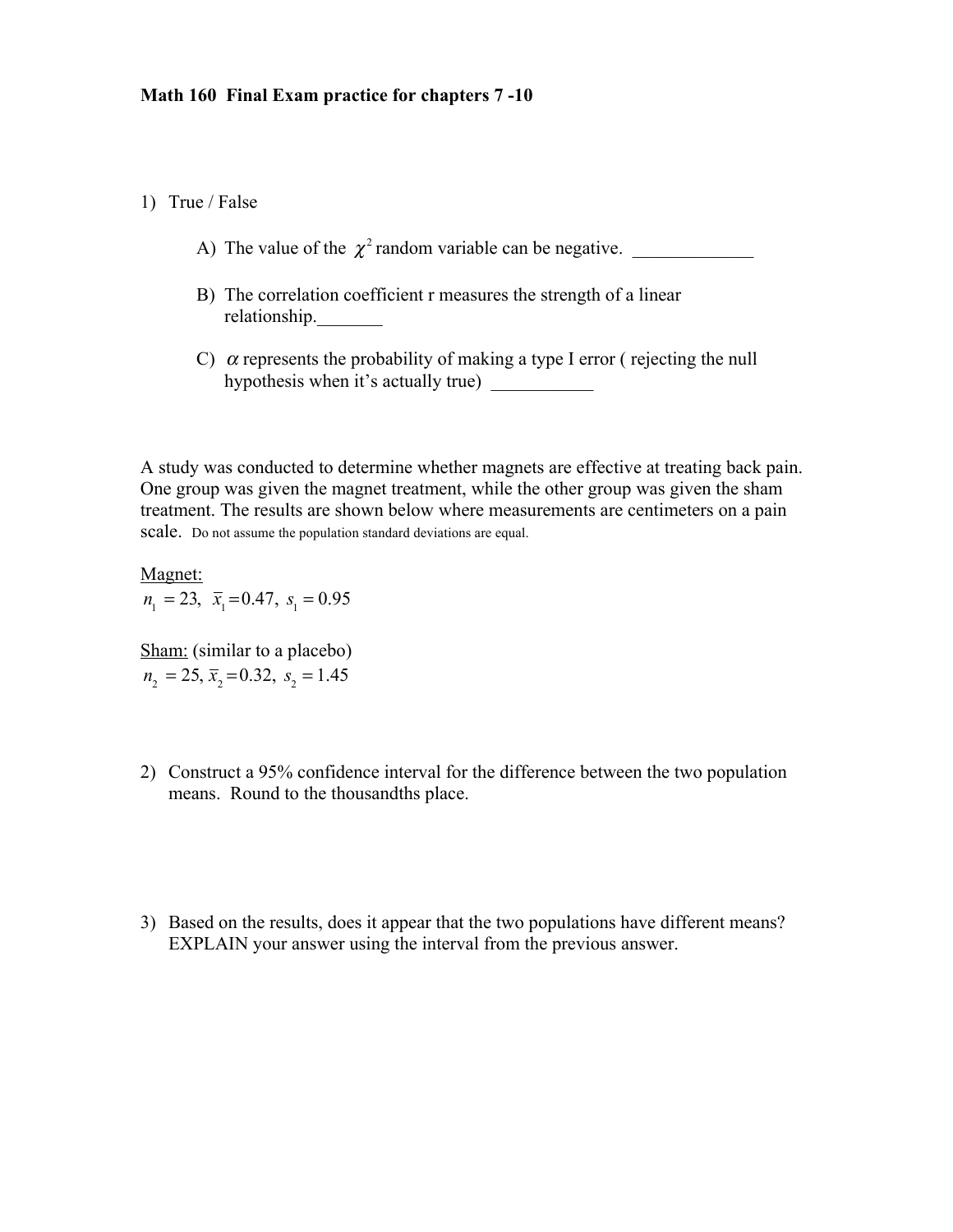Quarters are currently minted with weights having a mean of 5.977 and a standard deviation of 0.069. New equipment is being tested in an attempt to improve quality by reducing variation. A simple random sample of 25 quarters is obtained from those manufactured with the new equipment, and this sample has a standard deviation of 0.042. Use a 0.05 significance level to test the claim that quarters manufactured with the new equipment have weights with a standard deviation less than 0.069

4) What is the null hypothesis?

- 5) What is the alternate hypothesis?
- 6) Find the test statistic

7) The critical value is

## 8) Which is the correct conclusion for the problem.

- a) The sample data support the claim that quarters manufactured with the new equipment have weights with a standard deviation less than 0.069
- **b**) There is not sufficient sample evidence to support the claim that quarters manufactured with the new equipment have weights with a standard deviation less than 0.069
- **c)** There is sufficient evidence to warrant rejection of the claim that quarters manufactured with the new equipment have weights with a standard deviation less than 0.069
- d) There is not sufficient evidence to warrant rejection of the claim that quarters manufactured with the new equipment have weights with a standard deviation less than 0.069

Does the new equipment appear to be effective in reducing the variation of weights? Yes/No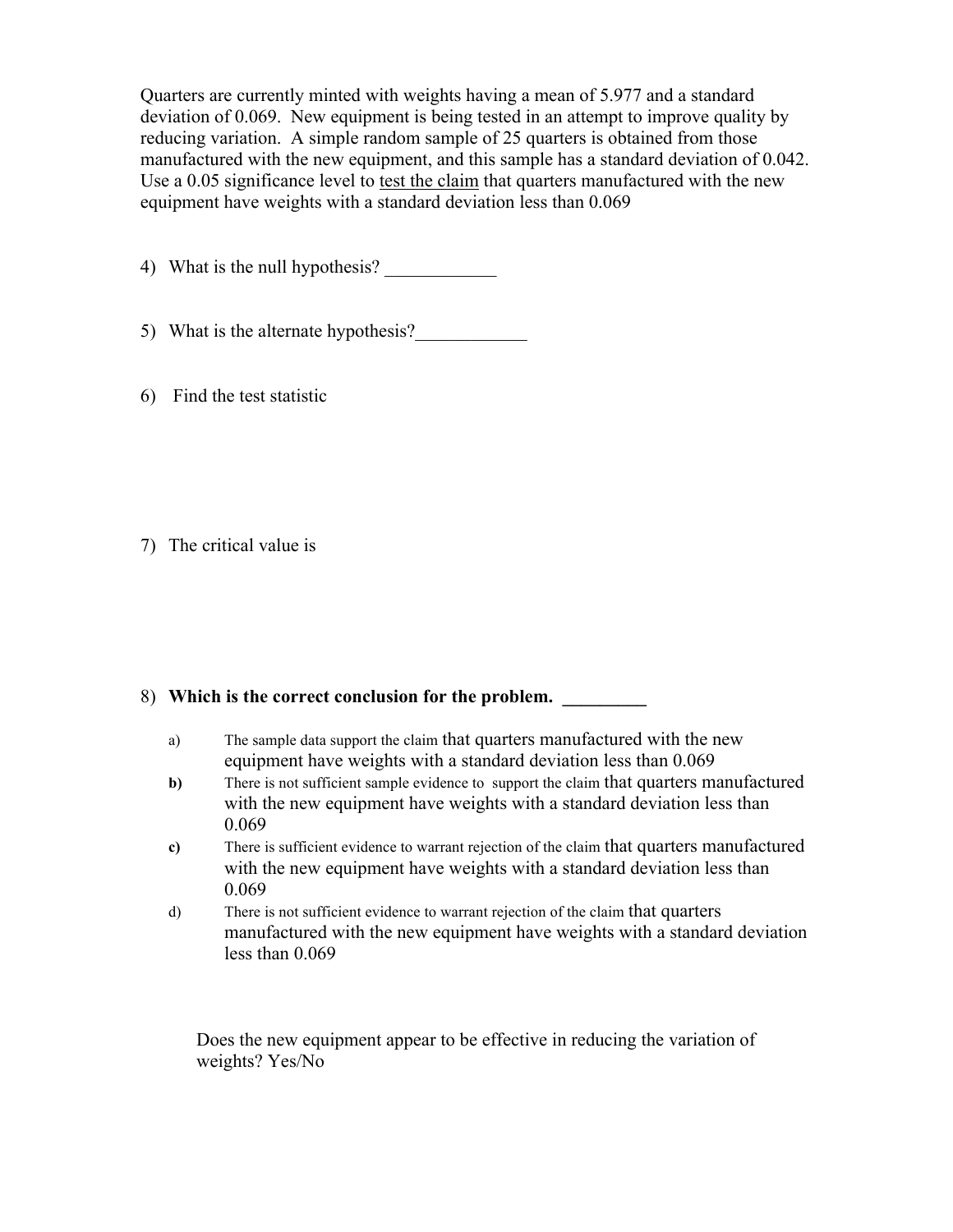A social worker is interested in looking at the average daily calorie intake from children in the inner city. A sample of **six** children is taken, and the following results were obtained: 1125, 1019, 1954, 1546, 1418, 980

9) Construct a 99% confidence interval estimate of the mean daily caloric intake for all inner city children. Round your answer to the tenths place.

10) A recent poll reported that 27% of respondents carrying heavy mortgage or credit card debt also said that they had stomach ulcers. **Find the sample size needed** to estimate the population proportion of respondents carrying heavy debt who also have stomach ulcers. We want to be 95% confident that the estimate is within 1 percentage point of the true proportion.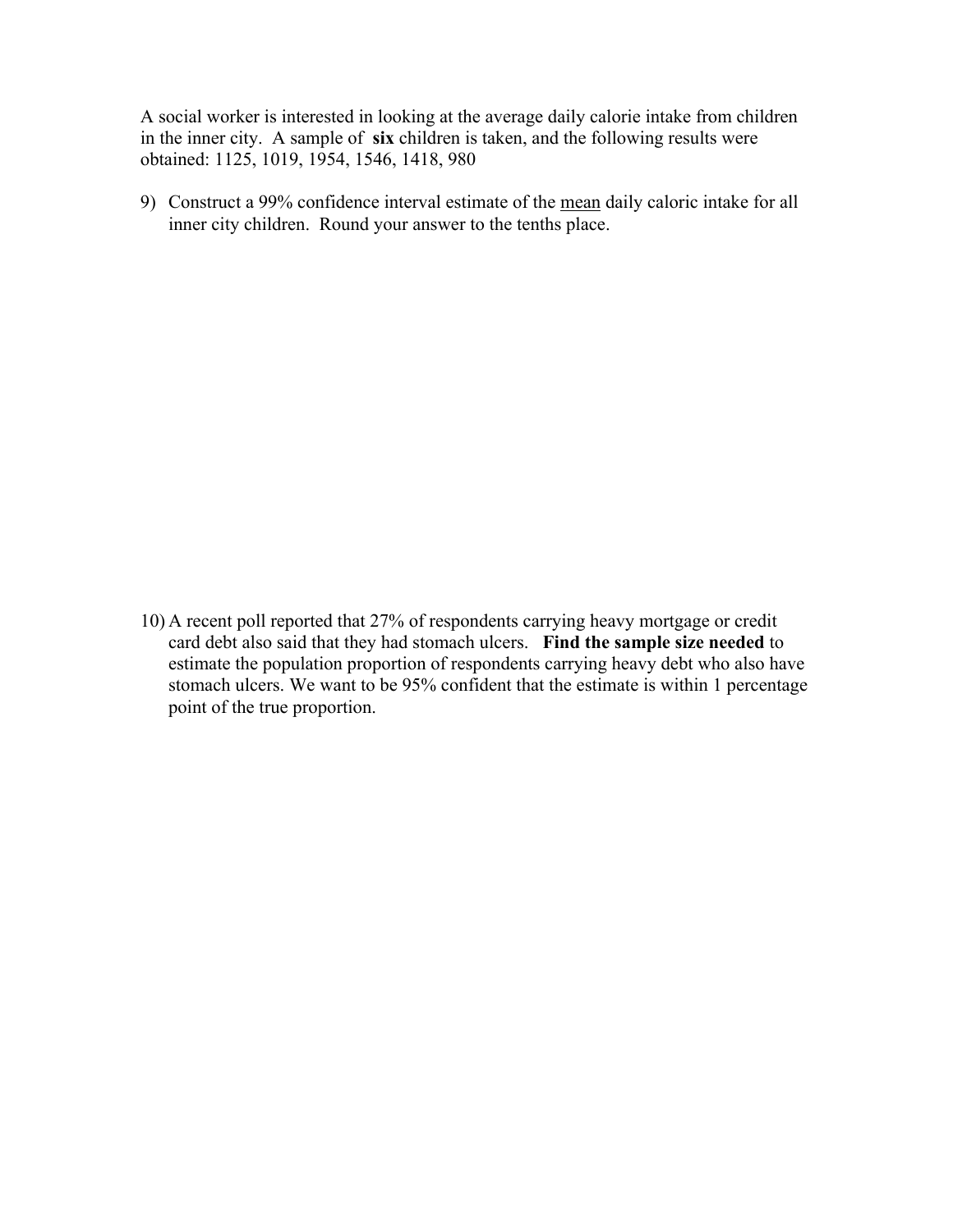A researcher claims that listening to Mozart improves scores on math quizzes. A random sample of five students took math quizzes, first before and then after listening to Mozart. Test the claim that listening to Mozart improves scores on math quizzes. Use a .01 significance level.

| $\sqrt{ }$<br>'∩re<br>'AΤ.<br>∿roic | $ -$<br><u>—</u>                                | $\sim$ $\sim$<br>ΟU | o٢<br>oυ     | $\Omega$ $\sim$<br>ΟJ | $\sim$ $\sim$<br>◡<br>.<br>. |
|-------------------------------------|-------------------------------------------------|---------------------|--------------|-----------------------|------------------------------|
| Atter                               | $\sim$ $\sim$<br>$\overline{\phantom{a}}$<br>ບຸ | 4<br>໋              | $\sim$<br>ΟJ | $\sim$ $\sim$<br>-u   | $\sim$ $\sim$<br>∼<br>.<br>. |

11) The null hypothesis is \_\_\_\_\_\_\_\_\_\_\_\_\_

12) The alternate hypothesis is \_\_\_\_\_\_\_\_\_\_\_\_\_\_

13) The test statistic is \_\_\_\_\_\_\_\_\_\_\_\_\_\_\_

14) The p-value is  $\frac{1}{\sqrt{1-\frac{1}{2}}}\$ 

15) Choose one. a) FAIL TO REJECT  $H_0$  b) REJECT  $H_0$ .

16) Does listening to Mozart improve scores on math quizzes? Yes / No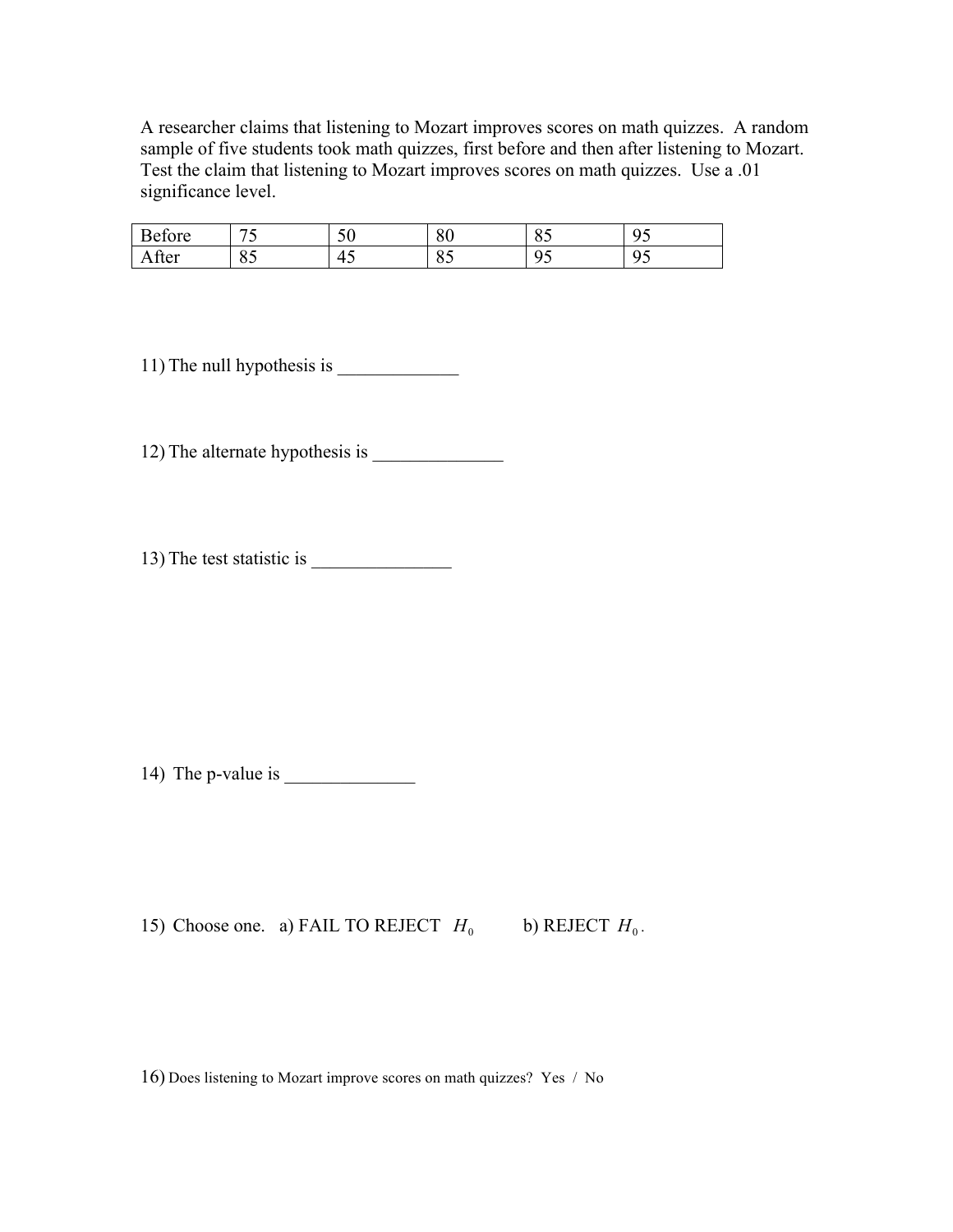A study compared the body weight and brain weight for a random sample of mammals. We are interested in estimating brain weight based on body weight.

| Body Weight (x)             | 52.16 | 60 | 27.66 | 85  | 36.33 | 100 | 35 | 62   |
|-----------------------------|-------|----|-------|-----|-------|-----|----|------|
| (kilograms)                 |       |    |       |     |       |     |    |      |
| Brain Weight (y)<br>(grams) | 440   | 81 | 115   | 325 | 19.5  | 57ء | 56 | 1320 |
|                             |       |    |       |     |       |     |    |      |

## **Round to the thousandths place**

- 17) Find the value of the linear correlation coefficient (r)
- 18) Is there a significant linear correlation? ( This is not just a "yes" or "no" question, show **all steps in a hypothesis test** leading to your answer)

19) If a significant linear correlation exists, find the regression **equation**. If there is no significant linear correlation, find  $\bar{y}$ .

20) Find the best predicted brain weight for a mammal with a body weight of 83 kg.